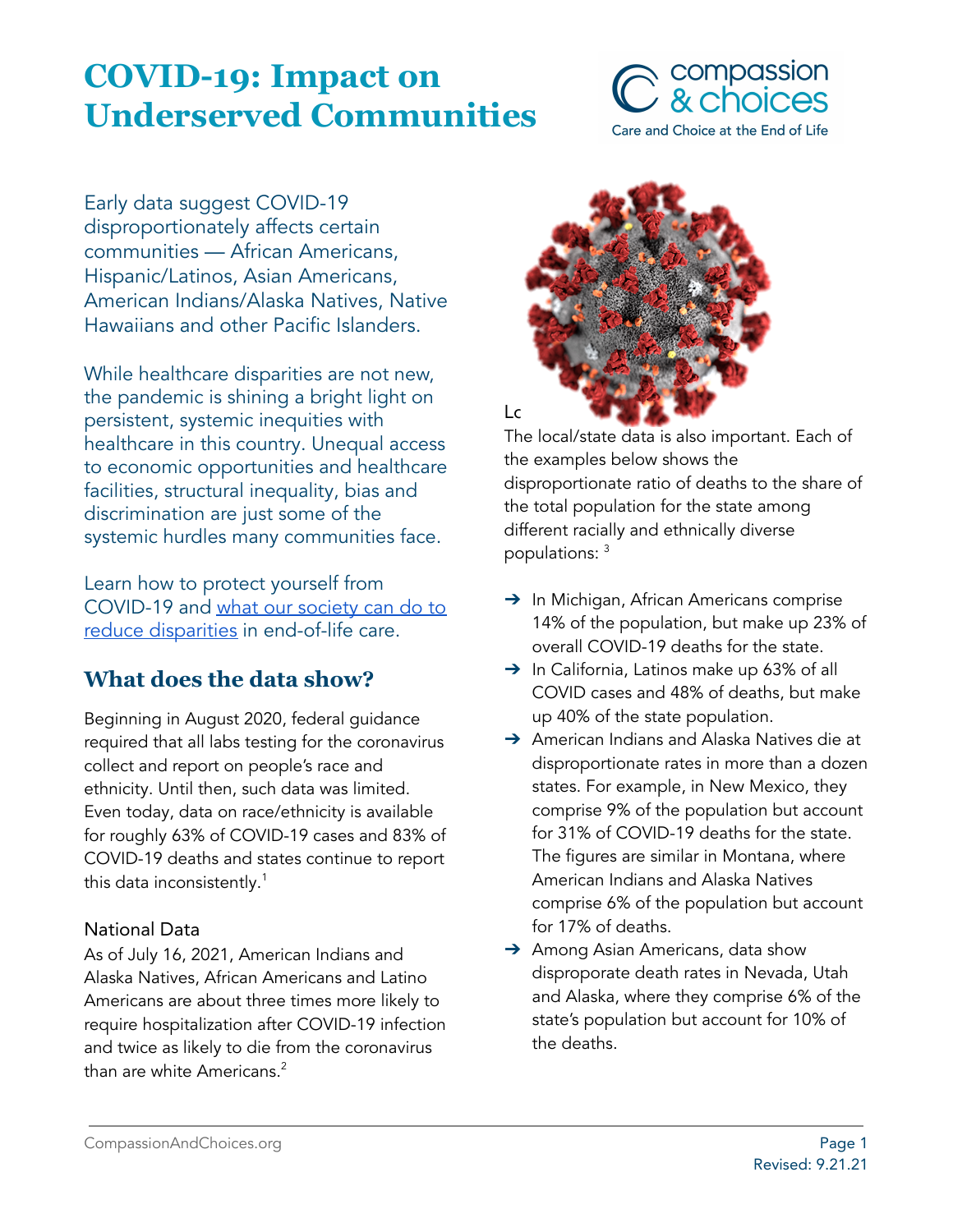Risk for COVID-19 Infection, Hospitalization and Death by Race/Ethnicity Reported Through July 16, 2021

| Rate ratios compared to<br>White, Non-Hispanic<br>persons | American Indian or<br>Alaska Native, Non-<br><b>Hispanic persons</b> | Asian, Non-<br>Hispanic<br>persons | <b>Black or African</b><br>American, Non-<br><b>Hispanic persons</b> | <b>Hispanic or</b><br>Latino<br>persons |
|-----------------------------------------------------------|----------------------------------------------------------------------|------------------------------------|----------------------------------------------------------------------|-----------------------------------------|
| $\text{Case} \mathsf{s}^1$                                | 1.7x                                                                 | 0.7x                               | 1.1x                                                                 | 1.9x                                    |
| Hospitalization <sup>2</sup>                              | 3.4x                                                                 | 1.0x                               | 2.8x                                                                 | 2.8x                                    |
| Death <sup>3</sup>                                        | 2.4x                                                                 | 1.0x                               | 2.0x                                                                 | 2.3x                                    |

Source: Centers for Disease Control and Prevention, COVID Data [Tracker](https://www.cdc.gov/coronavirus/2019-ncov/covid-data/investigations-discovery/hospitalization-death-by-race-ethnicity.html) as of July 16, 2021.

# **Why do these disparities exist?**

The underlying causes of health disparities experienced by racially and ethnically diverse populations are complex. Factors that play a role include racism, bias and discrimination, economic and educational disadvantages, healthcare access and quality, individual behavior and overall health. In the context of Covid-19,certain communities face increased risk for experiencing serious illness due to the coronavirus. Some of the factors that increase risk fall into three primary categories: 1) economic and social circumstances; 2) access to testing and treatment; and 3) underlying health conditions. 4

- **1.** Economic and Social Circumstances Where people live, work, attend school, play and pray have a strong influence on health outcomes. In some communities, the following factors may play a role in the COVID-19 disparities:
	- ◆ Lower median incomes which lessens the chance of having a financial cushion to absorb income declines; thus,

reducing the likelihood of health coverage and income for healthcare. 5

- ◆ Employed in front-line service industries deemed essential, such as grocery store workers and delivery drivers, resulting in greater exposure to the coronavirus. 6
- Limited paid sick leave, leaving people more likely to continue to work even when they do get sick for any reason. $^7$
- ◆ Living in densely populated areas, making it more difficult to practice social distancing.
- Disproportionate representation in jails, prisons, and detention centers, which have specific risks due to congregate living, shared food service and more. 8
- ◆ Historic trauma, such as the continued fall out of state and local laws that enforced racial segregation and discrimination among Blacks in the United States or the ongoing impact of colonization on American Indians.
- **2.** Access to Testing, Treatment and Vaccines

History shows that diverse patients receive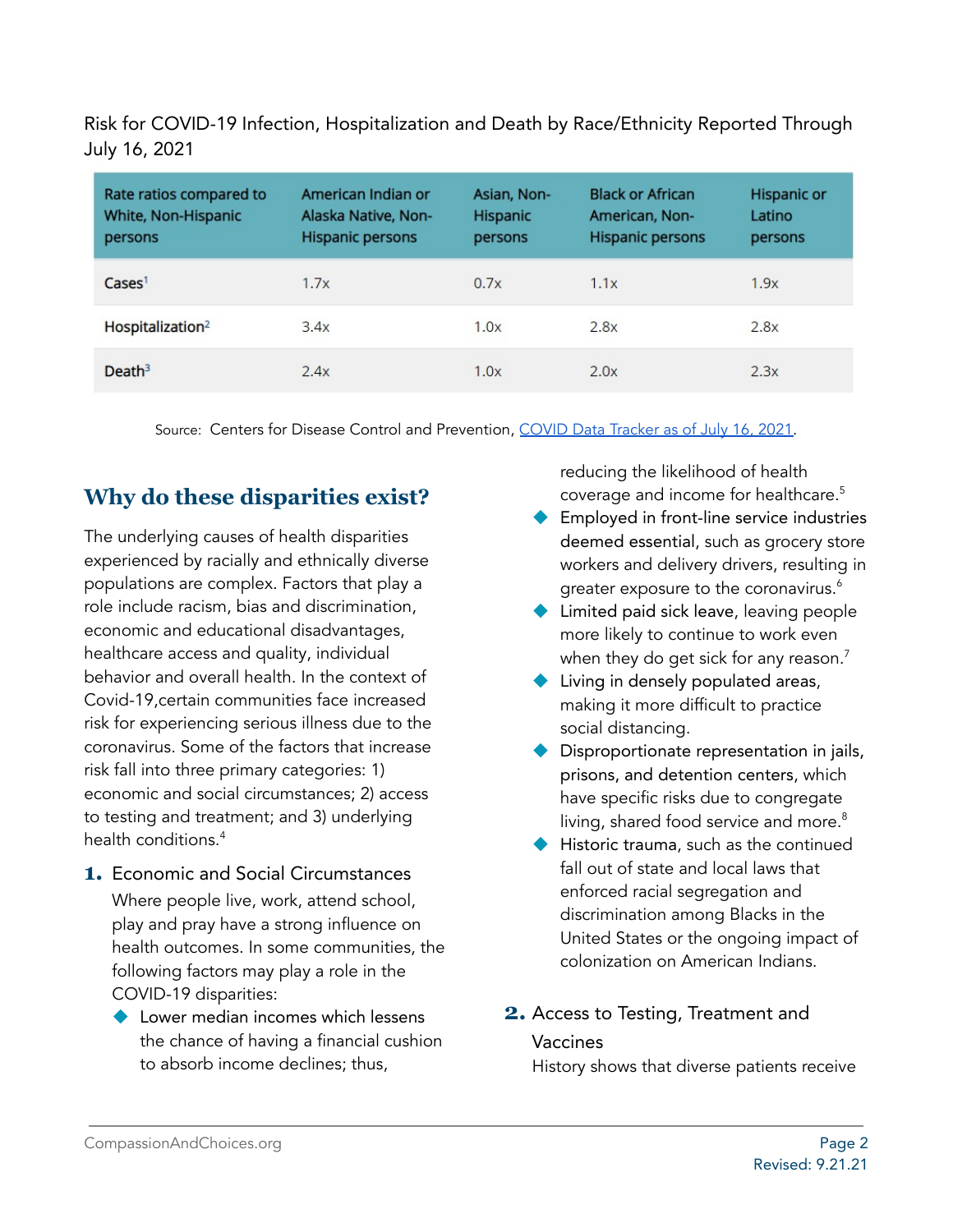less care and often worse care than white patients. <sup>9</sup> The reasons are complex:

- Language and cultural barriers reduce the likelihood people will seek out healthcare providers and fully understand and adhere to treatment regimens.
- ◆ Not having health insurance which lessens the chance of receiving adequate healthcare. 10
- ◆ Long-standing distrust of the health care system, stemming from incidents such as the U.S. [Tuskegee](https://www.washingtonpost.com/news/retropolis/wp/2017/05/16/youve-got-bad-blood-the-horror-of-the-tuskegee-syphilis-experiment/) syphilis study which provided sham treatments to African American men and thus leading to avoidance of healthcare.
- ◆ Implicit bias or explicit discrimination by healthcare systems and providers, ultimately impacting who gets testing and treatment first. 11

Dr. Arline T. Geronimus' landmark study of diverse populations found that the lived experience of being black "exacts a physical price on the biological system." 8

- **3.** Underlying Health Conditions Many racial and ethnically diverse populations often
	- ◆ Report fair to poor health, putting them at greater risk for the coronavirus.
	- ◆ Have higher rates of certain health conditions that put them at higher risk for experiencing serious illness if they contract COVID-19, including asthma, diabetes, HIV/AIDS, heart disease and obesity. 12

# **How can I protect myself, my family and my community?**

There are things you can do now to protect yourself and your family: reduce your risk, get care safely, and plan your care, including end-of-life care.

#### Know Your Risk

Know whether you are at higher risk. In general, people with the following conditions may be at higher risk:

- $\rightarrow$  Older adults
- $\rightarrow$  People who live in a nursing home or long-term care facility
- $\rightarrow$  People with chronic lung disease, such as asthma or COPD, heart disease, kidney disease or liver disease, or diabetes
- $\rightarrow$  People with a weakened immune system by cancer, smoking, bone marrow or organ transplantation, HIV/AIDS
- $\rightarrow$  People with severe obesity

#### Reduce Your Risk

Know how to protect yourself and others:

- → Consider getting a [COVID-19](https://www.cdc.gov/coronavirus/2019-ncov/vaccines/index.html) vaccine, [which](https://www.cdc.gov/coronavirus/2019-ncov/vaccines/index.html) can help to prevent you from getting the coronavirus and to reduce the severity if you do contract the virus.
- → Follow CDC's guidelines on how to [protect](https://www.cdc.gov/coronavirus/2019-ncov/prevent-getting-sick/prevention.html) [yourself](https://www.cdc.gov/coronavirus/2019-ncov/prevent-getting-sick/prevention.html).
- $\rightarrow$  Stay home as much as possible.
- → Try to keep space between yourself and others. On public transportation, look for a spot away from people if possible.
- $\rightarrow$  Avoid crowds.
- ➔ Avoid touching your face, and use a mask that covers your nose and mouth when you are in public places.
- → Wash your hands often; use alcohol-based gel when soap and water are not available.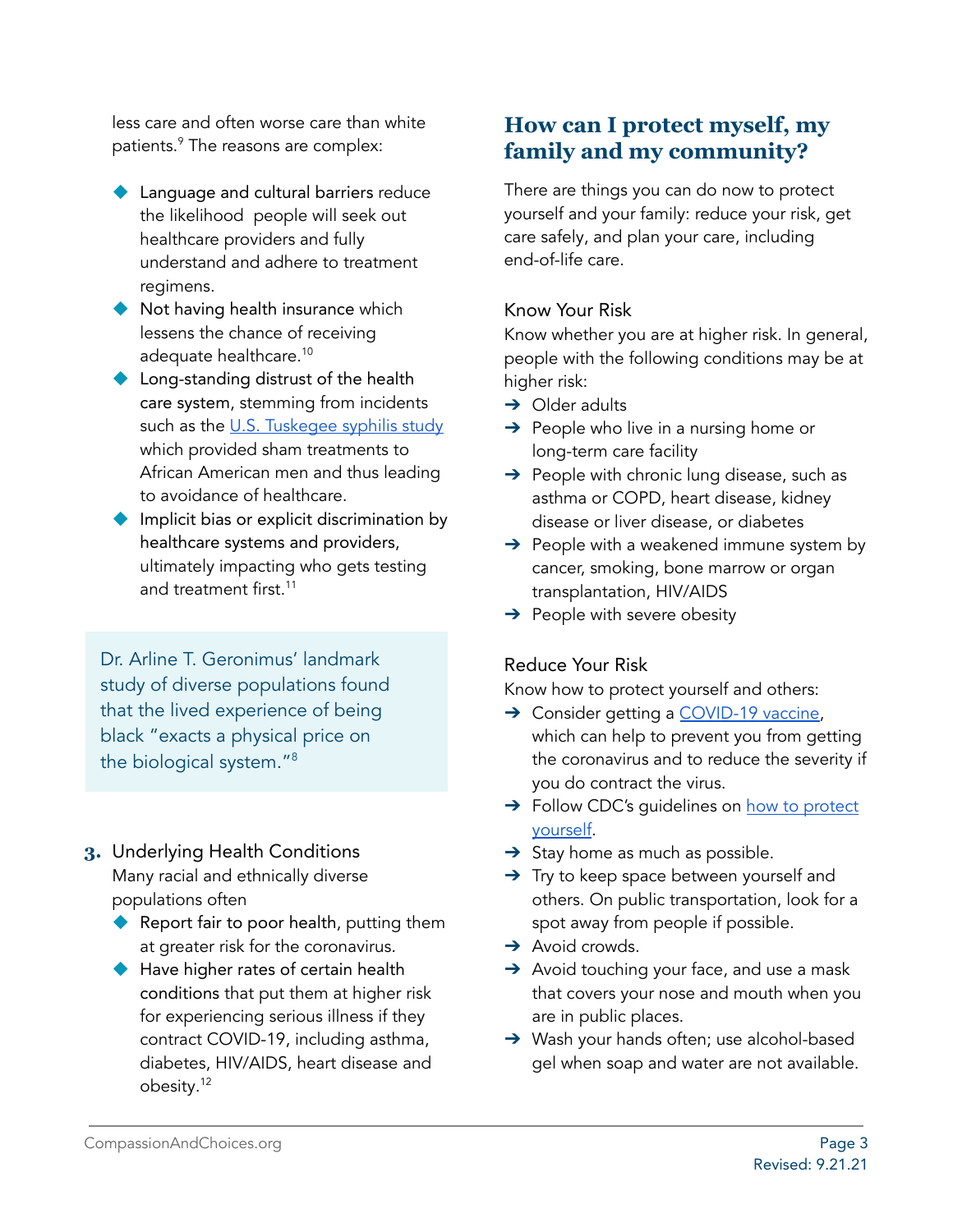#### Get Care Safely

If you experience a health problem and need care, here are some suggestions.

- $\rightarrow$  If you have health coverage, contact your health provider to learn how to seek healthcare safely. Ask whether you can use [telehealth](https://compassionandchoices.org/resource/covid-19-using-telehealth-to-reduce-your-risk/) to reduce your risk, and, learn more about key issues and steps to prepare for a [telehealth](https://telehealth.hhs.gov/patients/) visit.
- → If you don't have health coverage, contact your local health clinic. Use the following:
	- **Find a Health [Center](https://findahealthcenter.hrsa.gov/) to locate a** community health center in your area. Ask if they offer telehealth appointments.
	- ◆ Digital Health [Directory](https://www.techhealthdirectory.com/) to find telehealth (referred to as telemedicine in the directory) options near you.
- → Learn about the different [COVID-19](https://compassionandchoices.org/resource/covid-19-understanding-your-options/) [treatment](https://compassionandchoices.org/resource/covid-19-understanding-your-options/) options, such as ventilators, respiratory care, and other non-invasive treatments in the event you contract the virus.

#### Plan Your End-of-Life Wishes

Discuss and document your end-of-life preferences with loved ones. Consider end-of-life planning options as well as hospice and palliative care. Now is the time to have those hard conversations with family members about your wishes. Use Compassion & Choices tools to get started (available in English and Spanish):

- → [COVID-19:](https://compassionandchoices.org/resource/covid-19-advance-care-planning/) Advance Care Planning step-by-step instructions for planning and documenting decisions about your end-of-life care.
- → Plan Your Care [Resource](https://compassionandchoices.org/end-of-life-planning/) Center toolkits, factsheets, links to state-specific advance directives forms and more to get you started.

### **What can our society do to reduce disparities in end-of-life care?**

<span id="page-3-0"></span>Collecting accurate nationwide data by race and ethnicity will be important to understanding how COVID-19 is affecting communities and to informing end-of-life care response efforts. Due to concerns with reporting methodology, the COVID Tracking Project has teamed up with American University to establish the COVID Racial Data [Tracker](https://covidtracking.com/race) to record and analyze racial data on the pandemic within the United States.

Beyond data collection, Compassion & Choices offers the following policy and programmatic recommendations specific to improving end-of-life care and choices:

- $\rightarrow$  Address bias and discrimination within healthcare systems related to patient–provider interactions, treatment decisions, treatment adherence and patient health outcomes.
- $\rightarrow$  Support the development of on-demand, low cost or no cost digital tools that help people access health information and end-of-life treatment and care.
- → Create culturally competent communication messages tailored to specific populations through methods that increase usage.
- $\rightarrow$  Increase access to telehealth and virtual care services that are on-demand and community-based.
- ➔ Expand community-based testing centers and providers, employ mobile testing sites in underserved communities and prioritize access to those at increased risk of exposure.
- ➔ Prioritize and support research that identifies the practices, policies and conditions that account for disparate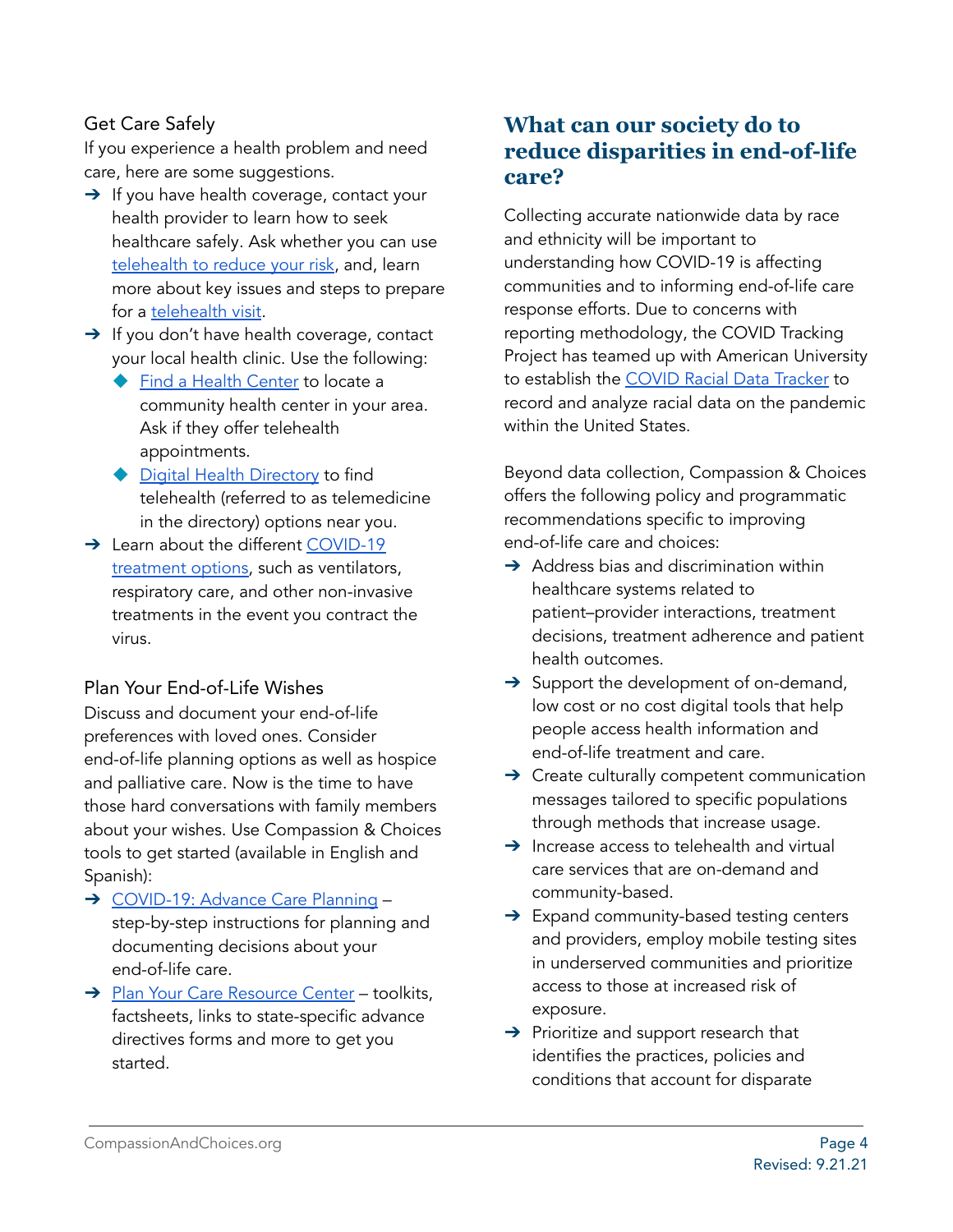differences in disease progression, end-of-life care and recovery for COVID-19. Consider participating in a free COVID-19 symptom tracker research program, such as the Duke [Community](https://covidwatch.dukehealth.org/) Health Watch.

# **Learn More**

#### From Compassion & Choices:

- → COVID-19: [Understanding](https://compassionandchoices.org/resource/covid-19-understanding-your-options/) Your Options / [Español](https://compassionandchoices.org/resource/covid-19-conociendo-sus-opciones/)
- → [COVID-19:](https://compassionandchoices.org/resource/covid-19-using-telehealth-to-reduce-your-risk/) Using Telehealth to Reduce Your [Risk](https://compassionandchoices.org/resource/covid-19-using-telehealth-to-reduce-your-risk/) / [Español](https://compassionandchoices.org/resource/covid-19-uso-de-telesalud-para-reducir-sus-riesgos/)
- → [COVID-19:](https://compassionandchoices.org/resource/covid-19-advance-care-planning/) Advance Care Planning / [Español](https://compassionandchoices.org/resource/covid-19-planificacion-anticipada-de-cuidados-de-salud/)
- → COVID-19: [Addendum](https://compassionandchoices.org/wp-content/uploads/COVID-19-Addendum.pdf) to Your Advance [Directive](https://compassionandchoices.org/wp-content/uploads/COVID-19-Addendum.pdf) / [Español](https://compassionandchoices.org/resource/covid-19-anexo-a-su-directiva-anticipada-documentando-sus-preferencias/)
- ➔ [COVID-19:](https://compassionandchoices.org/resource/covid-19-dying-in-the-age-of-the-pandemic/) Dying in the Age of the [Pandemic](https://compassionandchoices.org/resource/covid-19-dying-in-the-age-of-the-pandemic/) / [Español](https://compassionandchoices.org/resource/covid-19-muriendo-en-la-era-de-la-pandemia/)

#### From Other Organizations:

COVID-19 Rates

- → CDC, Weekly [Updates](https://www.cdc.gov/nchs/nvss/vsrr/covid_weekly/index.htm) by Select [Demographic](https://www.cdc.gov/nchs/nvss/vsrr/covid_weekly/index.htm) and Geographic **[Characteristics](https://www.cdc.gov/nchs/nvss/vsrr/covid_weekly/index.htm)**
- → [Coronavirus](https://salud-america.org/coronavirus-case-rates-and-death-rates-for-latinos-in-the-united-states/) Case Rates and Death Rates for [Latinos](https://salud-america.org/coronavirus-case-rates-and-death-rates-for-latinos-in-the-united-states/) in the United States
- → [Coronavirus](https://www.ihs.gov/coronavirus/) (COVID-19) (Indian Health [Service\)](https://www.ihs.gov/coronavirus/)
- → [COVID-19](https://www.motherjones.com/coronavirus-updates/2020/04/covid-19-has-infected-and-killed-black-people-at-alarming-rates-this-data-proves-it/) Has Infected and Killed Black People At [Alarming](https://www.motherjones.com/coronavirus-updates/2020/04/covid-19-has-infected-and-killed-black-people-at-alarming-rates-this-data-proves-it/) Rates. This Data Proves [It.](https://www.motherjones.com/coronavirus-updates/2020/04/covid-19-has-infected-and-killed-black-people-at-alarming-rates-this-data-proves-it/)
- → The Color of [Coronavirus:](https://www.apmresearchlab.org/covid/deaths-by-race) COVID-19 Deaths by Race and [Ethnicity](https://www.apmresearchlab.org/covid/deaths-by-race) in the U.S.

#### Resources

- → [COVID-19](https://inglewoodtoday.com/community/covid-19-crisis-highlights-ways-to-combat-health-disparities-for-people-of-color/) Crisis Highlights Ways to Combat Health [Disparities](https://inglewoodtoday.com/community/covid-19-crisis-highlights-ways-to-combat-health-disparities-for-people-of-color/) for People of **[Color](https://inglewoodtoday.com/community/covid-19-crisis-highlights-ways-to-combat-health-disparities-for-people-of-color/)**
- **→** Asian Americans [Advancing](https://advancingjustice-aajc.org/covid19) Justice. [Coronavirus/COVID-19](https://advancingjustice-aajc.org/covid19) Resources To Stand [Against](https://advancingjustice-aajc.org/covid19) Racism
- → [Coronavirus](https://www.healthyamericas.org/) Disease 2019 (COVID-19) (English and Spanish), National Alliance for Hispanic Health
- → Ten Equity [Implications](https://live-naacp-site.pantheonsite.io/wp-content/uploads/2020/03/Ten-Equity-Considerations-of-the-Coronavirus-COVID-19-Outbreak-in-the-United-States-FINAL.pdf) of the Coronavirus [COVID-19](https://live-naacp-site.pantheonsite.io/wp-content/uploads/2020/03/Ten-Equity-Considerations-of-the-Coronavirus-COVID-19-Outbreak-in-the-United-States-FINAL.pdf) Outbreak in the US, NAACP
- → Federal [Response](https://www.ihs.gov/coronavirus/faqs-federal-response-in-indian-country/) to Indian Country: [COVID-19,](https://www.ihs.gov/coronavirus/faqs-federal-response-in-indian-country/) Indian Health Service
- → [COVID-19](https://apha.org/topics-and-issues/communicable-disease/coronavirus/equity) and Equity, American Public Health Association
- → [COVID-19:](https://globalmeetwebinar.webcasts.com/starthere.jsp?ei=1303760&tp_key=e38e9b82a2) Update and Impact on African American and Vulnerable [Populations](https://globalmeetwebinar.webcasts.com/starthere.jsp?ei=1303760&tp_key=e38e9b82a2) (webinar), Society for Public Health Education
- → Resource Guide to [COVID-19,](https://www.sophe.org/focus-areas/coronavirus-covid-19/resources/) Society for Public Health Education

From the Centers for Disease Control and Prevention (CDC):

- → [COVID-19](https://www.cdc.gov/coronavirus/2019-ncov/vaccines/index.html) Vaccines / [Español](https://espanol.cdc.gov/coronavirus/2019-ncov/vaccines/index.html)
- → How COVID 19 Spreads / [Español](https://espanol.cdc.gov/coronavirus/2019-ncov/prevent-getting-sick/how-covid-spreads.html)
- → How to Protect [Yourself](https://www.cdc.gov/coronavirus/2019-ncov/prevent-getting-sick/prevention.html) and Others / [Español](https://espanol.cdc.gov/coronavirus/2019-ncov/prevent-getting-sick/prevention.html)
- → [What](https://www.cdc.gov/coronavirus/2019-ncov/if-you-are-sick/steps-when-sick.html) to Do If You Are Sick / [Español](https://espanol.cdc.gov/coronavirus/2019-ncov/if-you-are-sick/steps-when-sick.html)
- → [Symptoms](https://www.cdc.gov/coronavirus/2019-ncov/symptoms-testing/symptoms.html) of COVID-19 / [Español](https://espanol.cdc.gov/coronavirus/2019-ncov/symptoms-testing/symptoms.html)

# **References**

1. Centers for Disease Control and Prevention. COVID Data Tracker, Demographics, as of July 16, 2021. Available at: <https://covid.cdc.gov/covid-data-tracker/#demographics>.

2. Centers for Disease Control and Prevention, COVID Data Tracker as of July 16, 2021. Available at: [https://www.cdc.gov/coronavirus/2019-ncov/covid-data/investiga](https://www.cdc.gov/coronavirus/2019-ncov/covid-data/investigations-discovery/hospitalization-death-by-race-ethnicity.html) [tions-discovery/hospitalization-death-by-race-ethnicity.html](https://www.cdc.gov/coronavirus/2019-ncov/covid-data/investigations-discovery/hospitalization-death-by-race-ethnicity.html)

3. Kaiser Family Foundation. COVID-19: Cases and Deaths by Race/Ethnicity, as of July 14, 2021. Available at: [https://www.kff.org/coronavirus-covid-19/issue-brief/state-covid-1](https://www.kff.org/coronavirus-covid-19/issue-brief/state-covid-19-data-and-policy-actions/#raceethnicity) [9-data-and-policy-actions/#raceethnicity](https://www.kff.org/coronavirus-covid-19/issue-brief/state-covid-19-data-and-policy-actions/#raceethnicity)

4. Artiga S, Garfield R, Orgera K. Communities of Color at Higher Risk for Health and Economic Challenges due to COVID-19. Kaiser Family Foundation 2020, Apr 7. Available at: [https://www.kff.org/disparities-policy/issue-brief/communities-of](https://www.kff.org/disparities-policy/issue-brief/communities-of-color-at-higher-risk-for-health-and-economic-challenges-due-to-covid-19/)[color-at-higher-risk-for-health-and-economic-challenges-due-to-c](https://www.kff.org/disparities-policy/issue-brief/communities-of-color-at-higher-risk-for-health-and-economic-challenges-due-to-covid-19/) [ovid-19/](https://www.kff.org/disparities-policy/issue-brief/communities-of-color-at-higher-risk-for-health-and-economic-challenges-due-to-covid-19/)

5. U.S. Census Bureau. Real Median Household Income by Race and Hispanic Origin. 1967-2017. Available at: